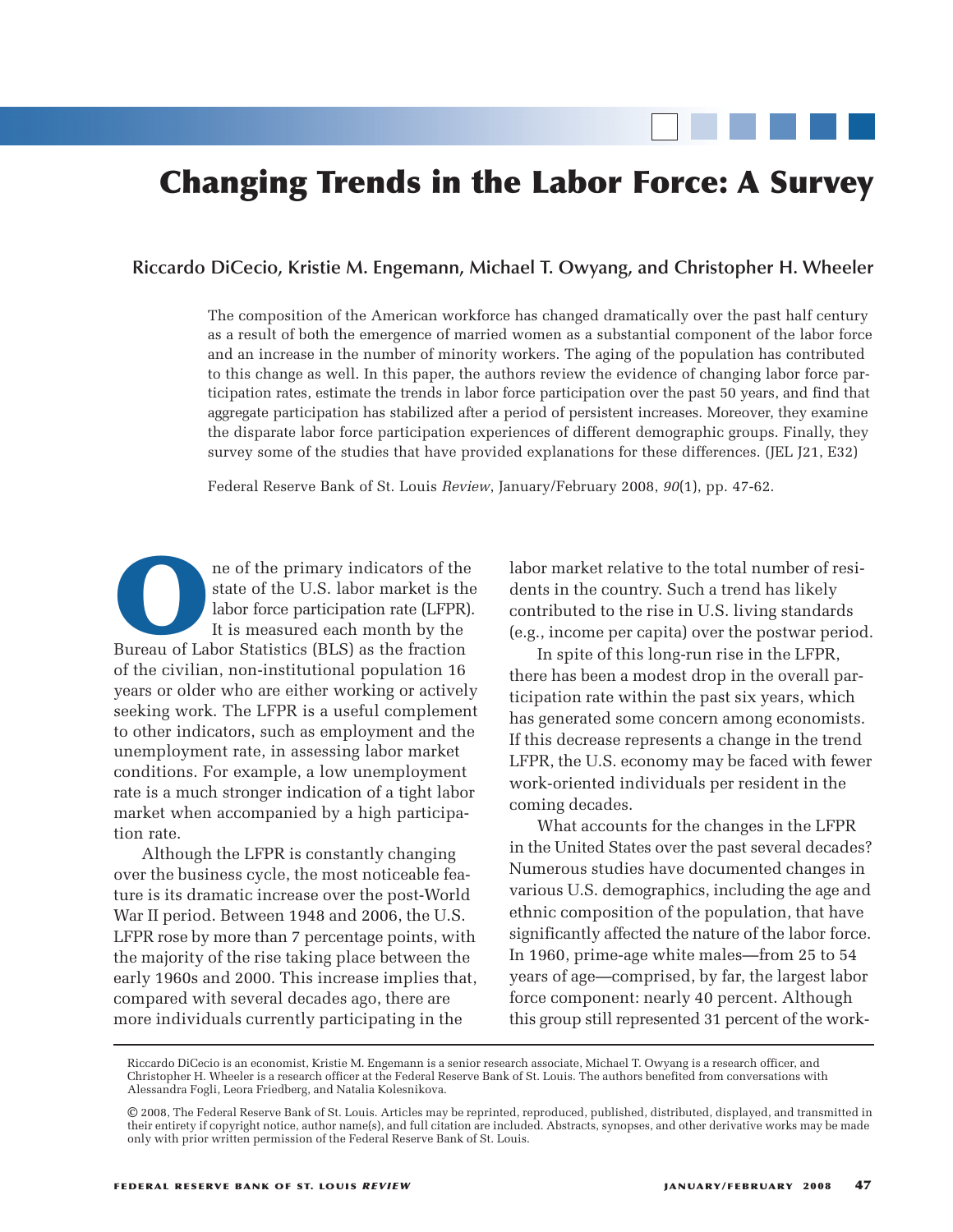





force in 2005, the gap with other demographic groups appears to be closing. In particular, increases in both minority and women workers have dramatically altered the composition of the workforce. Moreover, the aging of the baby boomers has changed the age profile of the American population.

In this paper, we review the trends in labor force participation over the past half century, including a look at both the long-run movements in the LFPR as well as its short-run fluctuations. We then examine the components of the LFPR disaggregating by gender, age, and race—to determine the extent of and possible explanations for the dispersion in labor force participation across demographic groups. Finally, we consider the future of the LFPR in the United States.

# **TRENDS IN AGGREGATE LABOR FORCE PARTICIPATION**

The BLS maintains a monthly history of labor force participation statistics dating back to 1948. These figures are derived from the Current Population Survey, which reports information on approximately 60,000 households. 1 The top panel of Figure 1 shows the historical path of aggregate labor force participation in the United States; the overall increase in the participation rate since 1948 is evident. In January 1948, the overall rate of labor force participation in the United States was roughly 59 percent. This rate held fairly steady until the early 1960s, when it

 $1$  Unless otherwise noted, the source for data used in the figures is the BLS.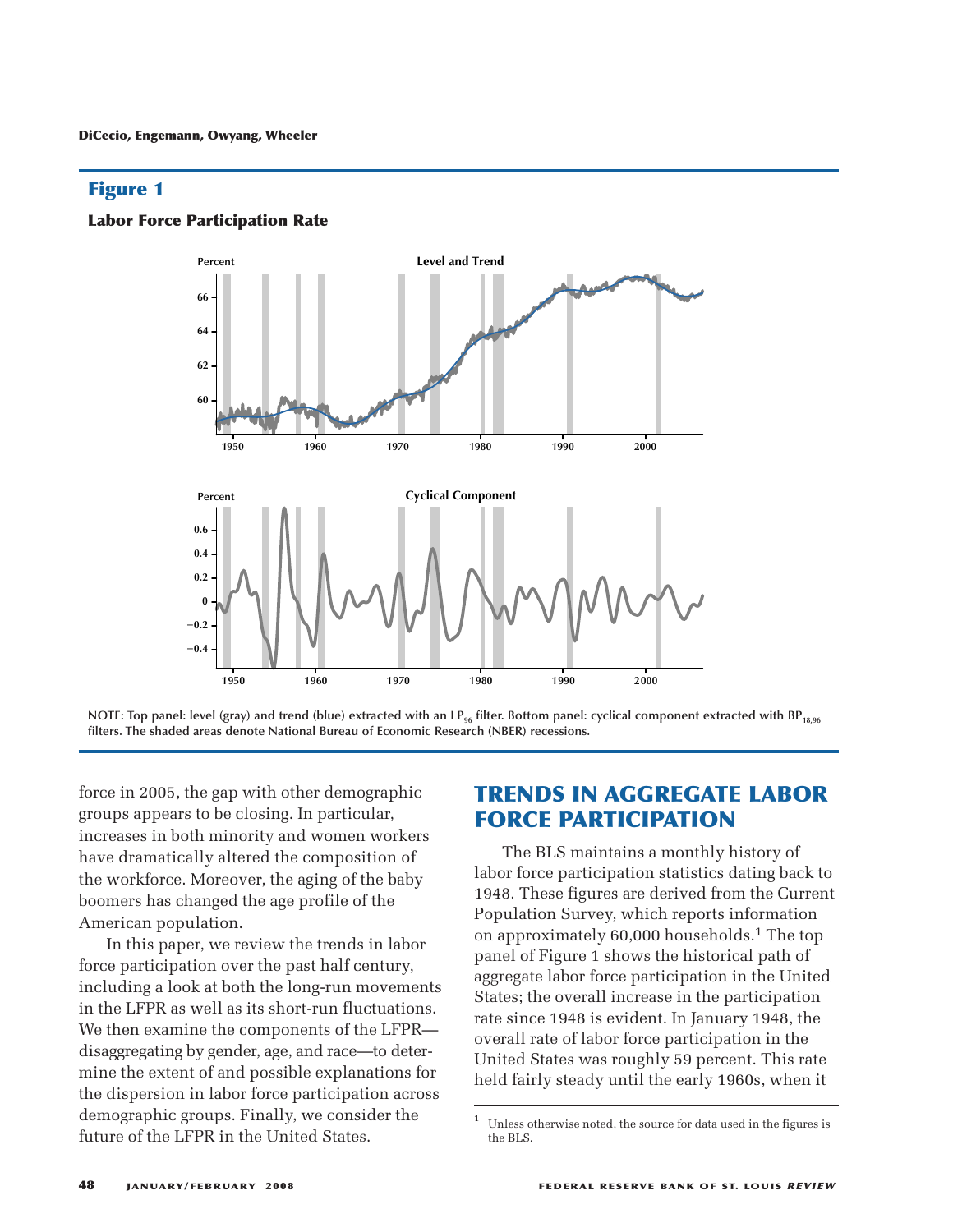## began to rise; during the first quarter of 2000, the LFPR achieved its highest level—67.3 percent of the working-age population. Over the past few years, however, the LFPR fell from its 2000 level to 65.8 percent in January 2005. It has since rebounded to 66.4 percent as recently as December 2006.

Although the LFPR unquestionably trended upward over the latter half of the twentieth century, the nature of its recent decline has sparked some debate. Some economists argue that the decrease reflects structural changes in the labor market (i.e., a change in the trend of the LFPR), whereas others view it primarily as a cyclical deviation from the trend. Aaronson et al. (2006), for example, use a cohort-based model to show that the decline from 2000 until 2002 occurred as a result of the weak labor market conditions stemming from the 2001 recession. Although the initial drop in the LFPR was due to cyclical factors, their estimates indicate that the trend LFPR began to decline in 2003. On the other hand, Bradbury (2005) argues that the decline since 2001 is a reflection of slack in the economy and is purely cyclical, although she does note that, relative to previous economic recoveries, the period following the 2001 recession was characterized by unusually low participation rates among teenagers and women.

To gauge the degree of labor market tightness, it is important to determine how changes in the trend and in the cyclical component contribute to movements in the LFPR. If structural factors cause most of the decline in participation, then a low unemployment rate indicates a tight labor market. On the other hand, if business cycle movements cause most of the decline, a substantial part of it should be reversed in a relatively short period of time. People who temporarily dropped out of the labor force will start looking for jobs again and thus will be recorded as unemployed. In the latter case, a low unemployment rate overstates labor market tightness.

A cursory examination of Figure 1 suggests that there may have been at least three different regimes describing the LFPR over the past six decades: zero growth before 1960, a constant trend growth between 1960 and 2000, and a

#### **DiCecio, Engemann, Owyang, Wheeler**

declining trend subsequent to the turn of the century. To estimate more formally how the trend in the LFPR has evolved over time, we follow a standard technique in which we use a low-pass filter to remove high-frequency fluctuations from the raw data. 2 In particular, we remove cycles with a period less than 96 months. The resulting trend is shown in the top panel of Figure 1. Consistent with the business cycle tradition, we then identify the business cycle component of the LFPR data with cycles of periods between 1.5 and 8 years i.e., 18 and 96 months—which we extract by applying a band-pass filter. 3 The bottom panel of Figure 1 shows the business cycle components of the LFPR. 4

Based on these calculations, we find that the trend component peaked in October 1998 at 67.2 percent, declined afterward to a minimum of 66.1 percent in January 2005, and increased by 0.2 percentage points by the end of 2006. 5 The cyclical component of the LFPR increased slightly after the 2001 recession, declined until August 2004, and recovered afterward.

To demonstrate some of the short-run cyclical properties of the LFPR series, we compare the business cycle component of the LFPR with those of a common indicator of aggregate activity, industrial production. 6 The correlation between the two and their relative standard deviations are reported in Table 1. Based on the correlation, we see that the LFPR is moderately procyclical (i.e., it rises during expansions and falls during contractions). This finding is consistent with the idea that during economic upturns, potential workers are lured into the labor force because they perceive their job prospects to be strong. During recessions, on the other hand, workers not only

For an overview of terminology, see the appendix.

<sup>3</sup> See Baxter and King (1999) and Christiano and Fitzgerald (2003).

<sup>4</sup> To consider the decline in the LFPR from early 2000 to the end of 2005 and its slight recovery afterward as purely cyclical phenomena, fluctuations with a period of up to 36 years would need to be removed in the definition of the trend.

<sup>5</sup> Clark and Nakata (2006) estimate the trend growth rate in the LFPR to be 0.3 percent from 1957-81 and 0.2 percent from 1981- 2005. They attribute the decline in the trend to the deceleration of women's LFPR.

<sup>6</sup> Industrial production data come from the Federal Reserve Board.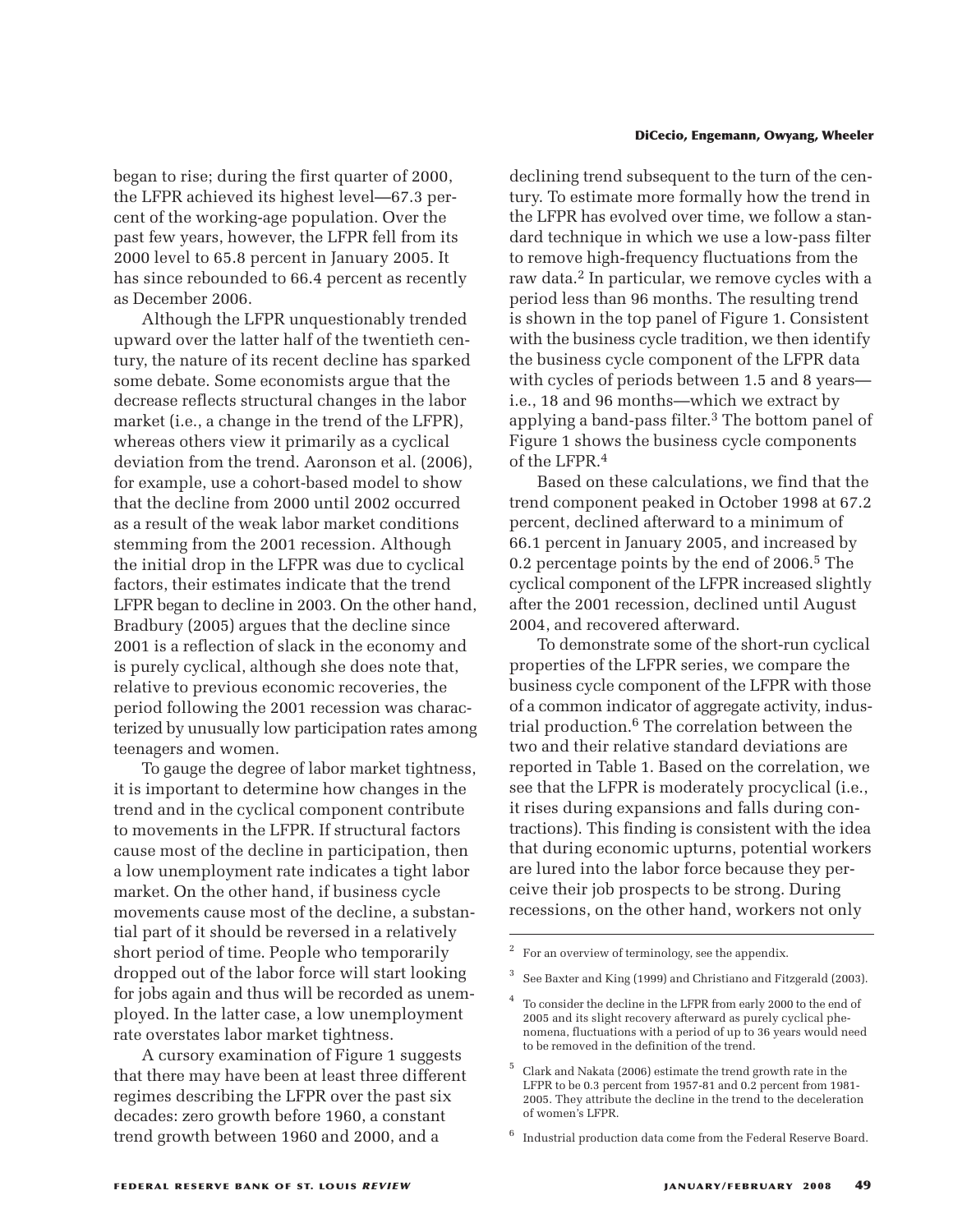## **Table 1**

#### **Second Moments of the Business Cycle Components of LFPR, Total and by Gender**

|                | <b>Total</b> | Men          | <b>Women</b> |
|----------------|--------------|--------------|--------------|
| Corr(x,ip)     | 0.35         | 0.41         | 0.28         |
|                | (0.13, 0.53) | (0.24, 0.56) | (0.04, 0.46) |
| Std(x)/Std(ip) | 0.09         | 0.07         | 0.19         |
|                | (0.07, 0.11) | (0.05, 0.08) | (0.14, 0.24) |

**NOTE:** *ip* **denotes industrial production. Block-bootstrapped 95 percent confidence intervals are in parentheses.**

lose jobs—thereby increasing unemployment but also exit the labor force altogether because the number of employment opportunities becomes relatively scarce.

These fluctuations in the LFPR, however, are small compared with those in industrial production. Indeed, we find that the LFPR is one-tenth as volatile as industrial production at business cycle frequencies. This property of the LFPR may reflect a high degree of inflexibility in the average individual's labor force participation decision over time. Because individuals need an income to support their consumption, many decide to work (or at least seek work) regardless of whether the economy is expanding or contracting.

The vast majority of the movement of the LFPR, however, is associated with its trend, not its cyclical components. In the next sections, we explore the long-run evolution of the LFPR by looking at its disaggregate components—specifically, its gender, age, and racial components.

# **GENDER AND THE LFPR**

A substantial portion of the rise in the aggregate LFPR beginning in the 1960s can be attributed to the rise in the labor force participation of women. In 1950, approximately one in three women 16 years of age or older participated in the labor force. Figure 2 illustrates the rise in female labor force participation over the latter half of the twentieth century: The LFPR for all women is depicted by the solid blue line, while the solid black and dotted lines show the LFPR

for married and single women, respectively. 7 By 1999, the overall female LFPR rose to its peak of 60 percent. As Figure 2 shows, much of the increase in women's participation can be attributed to married women, whose LFPR rose by more than 30 percentage points between 1955 and 2005. The LFPR of single women has also increased over the past several decades, but much more modestly. Since 1999, the overall women's LFPR has remained fairly steady: between 59 and 60 percent.

Figure 3 highlights the differences in the LFPR across genders. In particular, Figure 3 reveals a persistent decline in men's LFPR since 1950, the same period over which women's LFPR saw its most significant increase. During that period, the male LFPR fell by 13 percentage points to its 2006 rate of less than 75 percent.

The cycle decomposition of the LFPR by gender bears some similarity to that of the aggregate (Table 1); however, two important differences emerge. First, men's participation tends to be somewhat more procyclical than women's participation. The correlation between industrial production and men's LFPR at business cycle frequencies is 0.41, whereas the same correlation for women's LFPR is 0.28. This result may, in part, reflect the added-worker effect, in which women enter the labor force to compensate for a spouse's loss of a job. That is, as men become unemployed during an economic downturn, some women may choose to enter the labor force to off-

<sup>7</sup> A fourth category, not shown in the figure, includes widowed, divorced, and separated women. Their LFPR held fairly steady around 40 percent between the mid-1950s and the mid-1970s and increased by less than 10 percentage points by the early 2000s.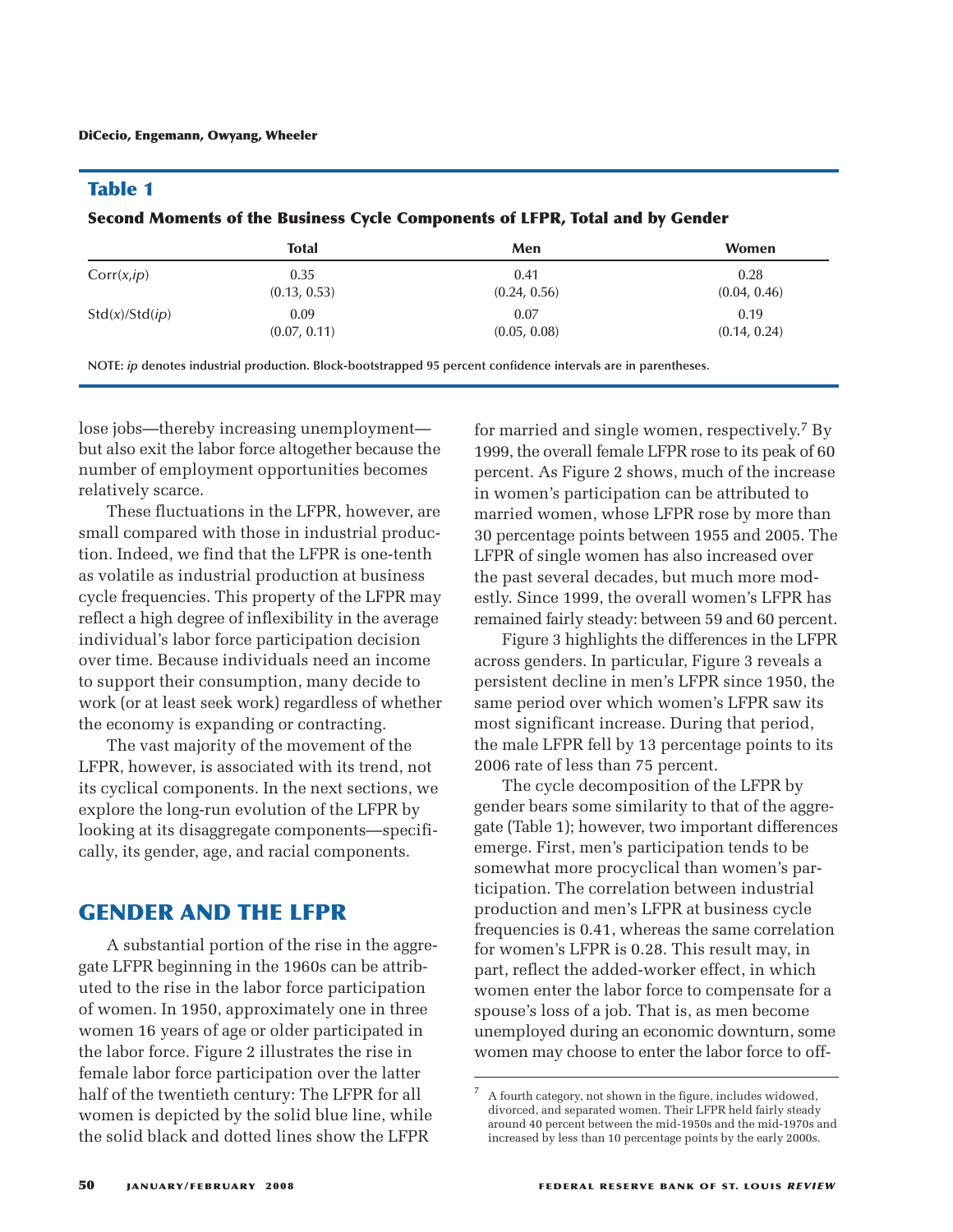#### **LFPR by Marital Status (Women)**



NOTE: The data used in this figure are unadjusted annual percentages. The shaded areas denote NBER recessions. SOURCE: 1955-75, U.S. Census Bureau, Statistical Abstract of the United States, 2003, www.census.gov/statab/hist/HS-30.pdf; 1976-2005, **Bureau of Labor Statistics.**

set the loss in household income. This phenomenon may temper the procyclicality of the female participation rate somewhat. Second, the LFPR for women is nearly three times more volatile than the LFPR for men, which may reflect the idea that society has viewed women as the primary child-rearer and the secondary earner. 8 Thus, while these days more women may be working at any given time, they may remain more likely than men to move in and out of the labor force.

The dramatic increase in married women's labor force participation has been the subject of many studies, too numerous to detail here. We highlight only a few of the myriad possible explanations. The improvement in labor-saving household technologies has simplified many daily tasks, such as cooking and cleaning, thereby giving women greater time to pursue work outside of the home (Greenwood, Seshadri, and Yorukoglu, 2005). This hypothesis is supported by evidence on the differences in married women's labor force participation decisions across cities. In a recent study, Black, Kolesnikova, and Taylor (2007) find that married women's LFPR was substantially lower in cities with more traffic congestion, proxied by longer average commuting time. Controlling for other factors such as the woman's age, education, non-labor income, number of children by age group, and MSA unemployment rate among white men, a small increase in a city's average commuting time significantly reduced married

<sup>8</sup> Compared with the first part of the sample, the volatilities of the business cycle components were 1.5 and 3 times smaller for men and women, respectively, after 1984. Stock and Watson (2003) demonstrate the decline in volatility of many macroeconomic variables, but they do not consider the labor force. However, they do show that the conditional variance for civilian employment has declined since the mid-1980s (or since the mid-1970s when a trend is included).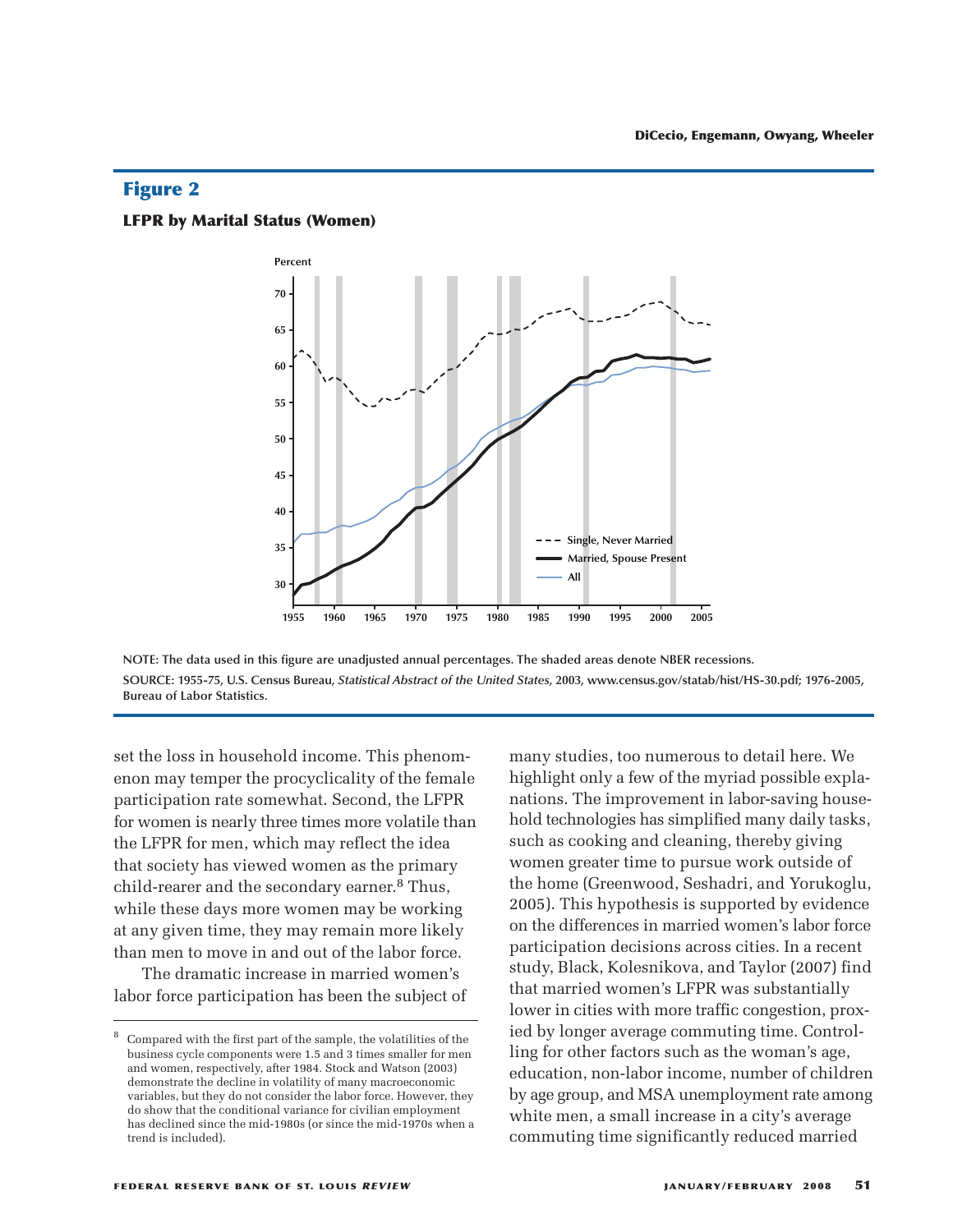**LFPR by Gender**



NOTE: Left column: levels (gray) and trends (blue) extracted with an LP<sub>96</sub> filter. Right column: cyclical components extracted with BP<sub>18.96</sub> **filters. The shaded areas denote NBER recessions.**

women's labor force participation. 9 If cities with greater congestion involve greater amounts of time required to run errands (part of household production), women might participate in the labor force less in those cities.

Alternatively, medical advances, such as the birth control pill, have allowed women to delay marriage and pregnancy, thus providing more opportunity to invest in a career early in life (Goldin and Katz, 2002). Changes in societal attitudes have also made it more acceptable for

married women and women with young children (under the age of 6) to work (Aaronson et al., 2006). Fernández, Fogli, and Olivetti (2004) find that men whose mothers worked when they were young children seemingly had a preference for wives who also worked. These social changes have enabled more women to pursue careers in professional fields such as business, law, and medicine, which has in turn led to higher returns to experience, both in absolute terms and relative to those of men (Goldin, 2006).

Fogli and Veldkamp (2007) consider that "learning" is the underlying force behind the sharp rise in participation rates for married women with young children. When deciding whether to join the labor force, women try to understand

For women with children under the age of 5, the effects were largest. In particular, an increase of one minute in the average MSA commuting time led to a 0.53-percentage-point decrease in the LFPR of women with a high school education. For women with a college education, their LFPR decreased by 0.22 percentage points.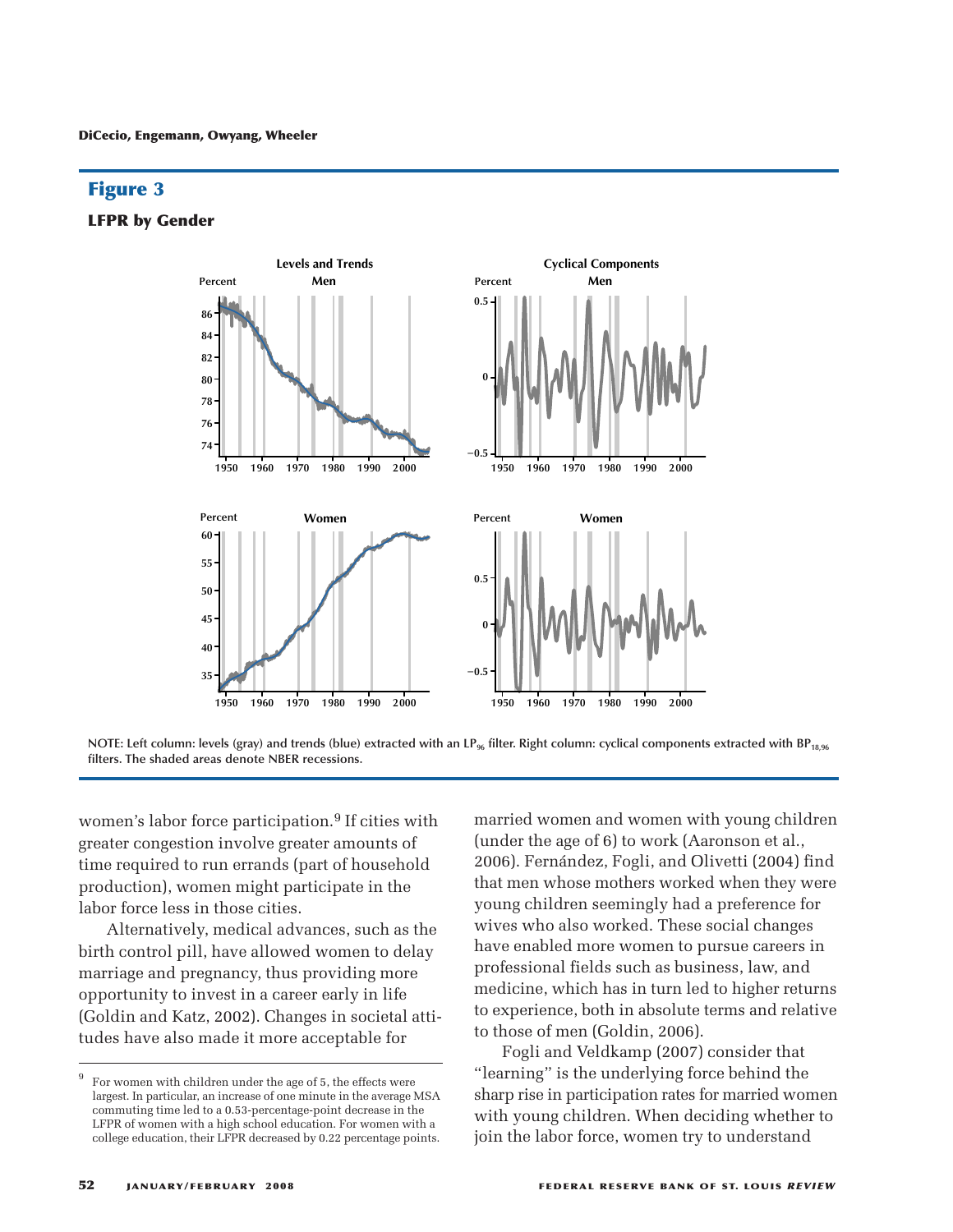how important stay-at-home child rearing is in determining the future labor market outcomes of their offspring; stated another way, they observe the outcomes of children of working women to assess the importance of nature versus nurture. As more women join the labor force, learning happens at a faster pace, which reinforces the increase in participation and generates the Sshaped participation rate observed in the data. Fogli and Veldkamp's model is consistent with survey data that indicate an increasing positive attitude toward mothers who participate in the labor force. The model is also consistent with the continuous increase in women's wages over the past two decades, despite a flattening participation rate. In a related paper, Fogli, Marcassa, and Veldkamp (2007) argue that the rise in women's LFPR over the second half of the previous century can be partly explained by a spatial component. In other words, a county whose neighbors have high female LFPRs is likely to also have a high female LFPR. This is because, over time, learning occurs and cultural effects including women's increased participation in the labor force—spread to nearby counties.

Figure 2 shows that the increase in women's LFPR began to slow in the 1990s. Blau and Kahn (2007) argue that the responsiveness of women's labor supply to changes in their wages decreased by about half between 1980 and 2000. Moreover, changes in their husbands' wages had less of an impact on married women's labor supply during this period. One explanation that the authors provide is that, as more women entered the labor force, they became more attached to working and thus less responsive to changes in wages. Also, higher rates of labor force participation meant that fewer women were on the margin, taking a wait-and-see approach to entering the labor force. The end result was slower growth of women's LFPR during the previous decade.<sup>10</sup>

As with the rise in women's LFPR, many factors have likely caused the decline in men's LFPR. Hotchkiss (2005) cites several reasons that have

#### **DiCecio, Engemann, Owyang, Wheeler**

led to earlier retirement, such as the creation of Social Security in 1935 and firms' increased provision of private pensions following the Revenue Act of 1942. She also notes that the expansion of Social Security to include disability insurance gave workers more incentive to leave the labor force due to disability. Juhn (1992) argues that the decline in real wages of less-skilled workers between 1967 and 1987 caused most of the decline in employment of prime-age men over the sample's last 15 years. Similarly, Welch (1997) finds that a shift in labor supply caused the LFPR of prime-age men to decrease in the late 1960s and early 1970s, but the decline in the subsequent two decades was caused by a change in relative wages (i.e., lower wages for less-educated compared with college-educated men). One might think that the rise in women's participation rates would be a contributing factor to the decline in men's participation rates; primarily, if a husband has a working wife, he has less incentive to be in the labor force. However, Juhn and Murphy (1997) show that the evidence does not support this claim. Despite an increase in employment among wives of low-wage men between 1969 and 1989, the change was much less than the increase in employment among wives of middle- and highwage men.

# **AGE AND THE LFPR**

One of the most important demographic changes affecting the U.S. LFPR is the evolution of the population's age distribution. Most noticeably, the approximately 78 million individuals belonging to the baby-boom generation—those born between 1946 and 1964—have been reaching the latter stages of their working lives. With such a large fraction of the U.S. population growing older, the recent decline in the overall LFPR is understandable.

To get a sense of the influence the boomers have exerted on the LFPR, consider first the change in the median age of the U.S. labor force. As the baby-boom cohort (representing roughly one-third of the potential workforce) has grown older, the median age of the U.S. labor force has

 $^{\rm 10}$  Cohany and Sok (2007) discuss changes in the LFPR of married women with children of various ages. They show that of all married mothers, those with infants have experienced the largest decline in their LFPR since the late 1990s.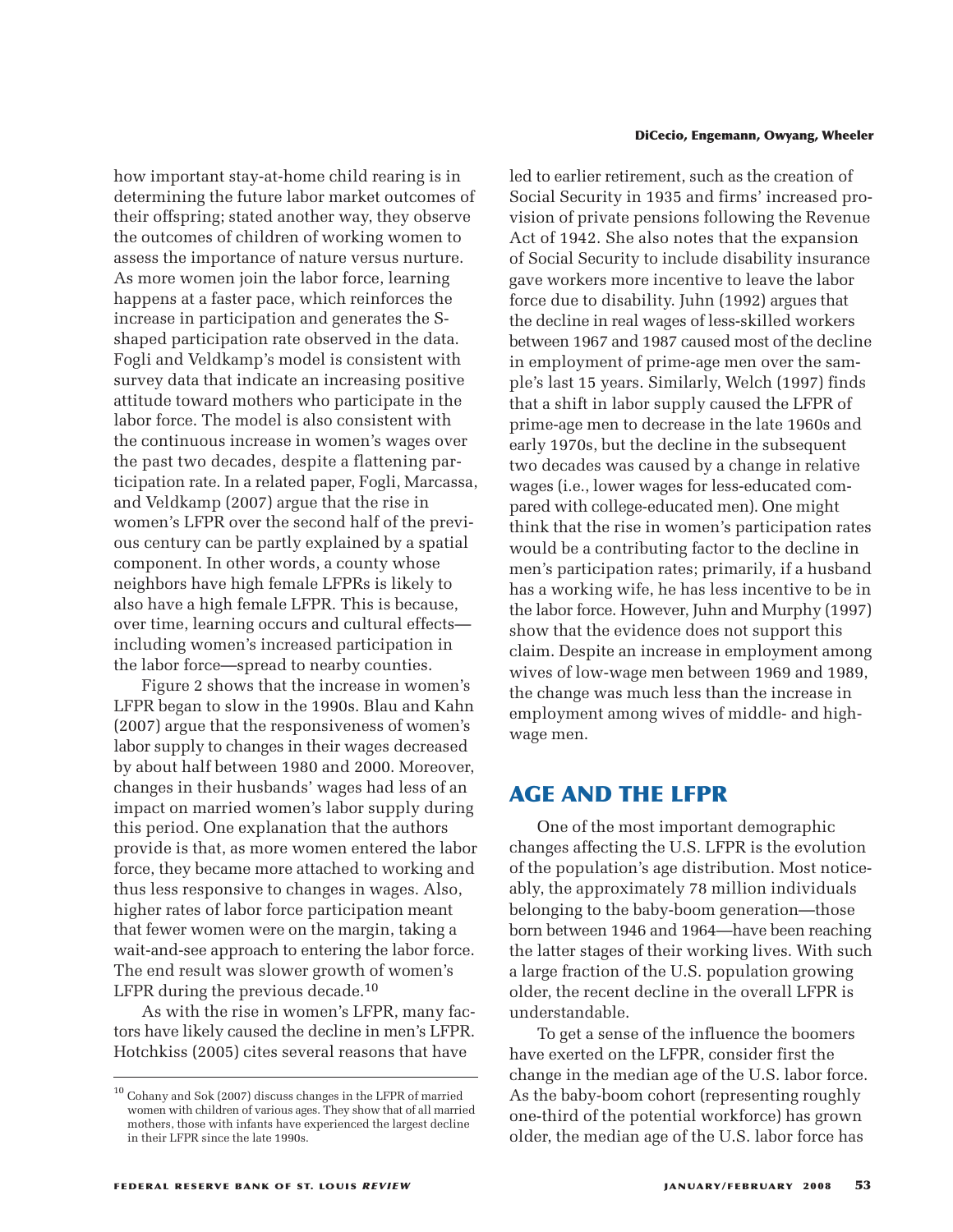#### **Median Age of the Labor Force**



NOTE: The 1970 and 1980 data were obtained from Toossi (2002), and the remaining data were obtained from Toossi (2006).

risen from less than 35 in 1980 to almost 41 in 2005. As demonstrated by Figure 4, which shows how the median age of the labor force has changed across decades going back to 1970 as well as projections through 2050, the aging of the labor force is expected to continue at least until 2020.

The importance of the baby-boom generation in explaining the recent trends in the LFPR can be inferred from Figure 5, which highlights the differences in labor force participation across age groups. In 2000, the baby boomers were 36 to 54 years old, putting them in the prime-age working group. Not surprisingly, this group had relatively high participation rates that year: 91.6 percent of men and 76.7 percent of women had or actively sought employment (Toossi, 2005). However, after 2000, baby boomers began moving into age categories with typically lower LFPRs. In 2005, the age group 55 to 59 was composed entirely of baby boomers, and only 78 percent of these men and 66 percent of these women were in the labor force.

Aaronson et al. (2006) estimate that about 95 percent of the total decline in the LFPR between 1995 and 2005—which was 0.44 percentage points—can be attributed to changing population shares of the different age groups. The decline in the population shares of those aged 25 to 34 and 35 to 44 caused the LFPR to decrease by 0.57 and 0.35 percentage points, respectively. The increase in the share of those aged 45 to 54, which was made up entirely of baby boomers, caused a rise in the LFPR of 0.41 percentage points. The increase in those aged 55 to 64 put downward pressure on the LFPR, causing a 0.1 percent decline. As baby boomers begin to approach retirement, however, further downward pressure will be exerted on the overall rate of labor force participation. According to Aaronson et al. (2006), the LFPR will fall by 0.87 percentage points between 2005 and 2010 as a result of the population being more heavily concentrated among older age groups. They expect the increase in the shares aged 55 to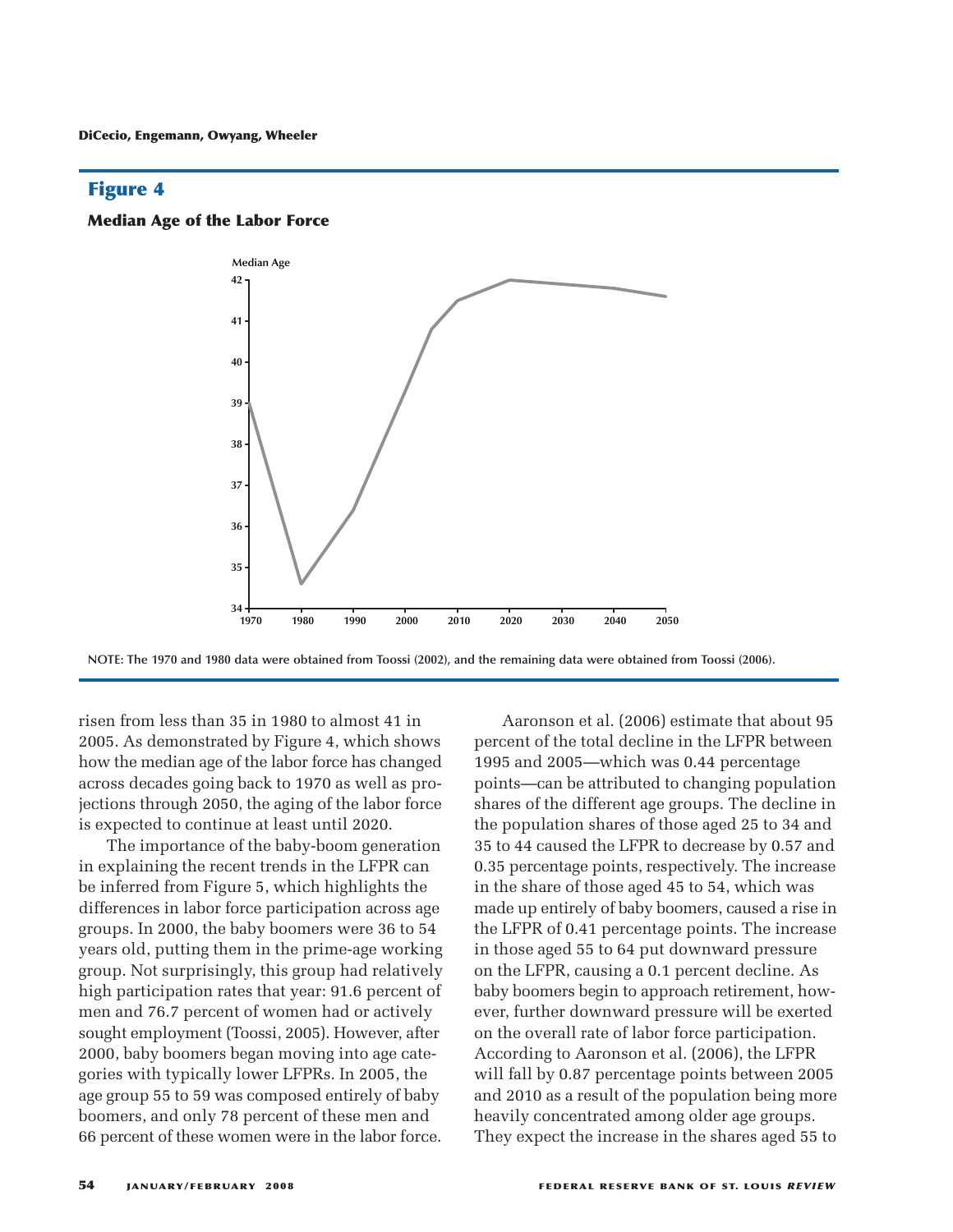#### **LFPR by Age Group**



NOTE: Left column: levels (gray) and trends (blue) extracted with an LP<sub>96</sub> filter. Middle column: cyclical components extracted with **BP18,96 filters. Right column: population shares. The shaded areas denote NBER recessions.**

64 and 65 and older to cause a total decline in the LFPR of about half a percentage point.

There is, however, one especially interesting, countervailing trend that has partially offset the natural decrease in the LFPR among an aging population. Within the past two decades, there has been a steady rise in the participation rate among individuals 55 years of age and older (see Figure 5). Just among those aged 55 to 64, the LFPR has increased by approximately 10 percentage points over the past two decades.

A number of reasons may help explain the increase in participation rates among older workers. 11 First, the ability to draw full benefits from Social Security depends on a person's year of birth; later generations must work longer to receive full benefits. For example, full retirement occurs at age 65 for individuals born in 1937 or earlier, age 66 for those born between 1943 and 1954, and age 67 for individuals born in 1960 or later. Furthermore, delaying retirement until age 70 allows workers to be eligible for even higher benefits. These features of the Social Security program should push back the age at which some workers exit the labor force (Social Security

 $^\mathrm{11}$ Friedberg (2007) gives an overview of some possible explanations for the recent increase in delayed retirement (e.g., changes in Social Security, Medicaid, and Medicare benefits and changes in preferences).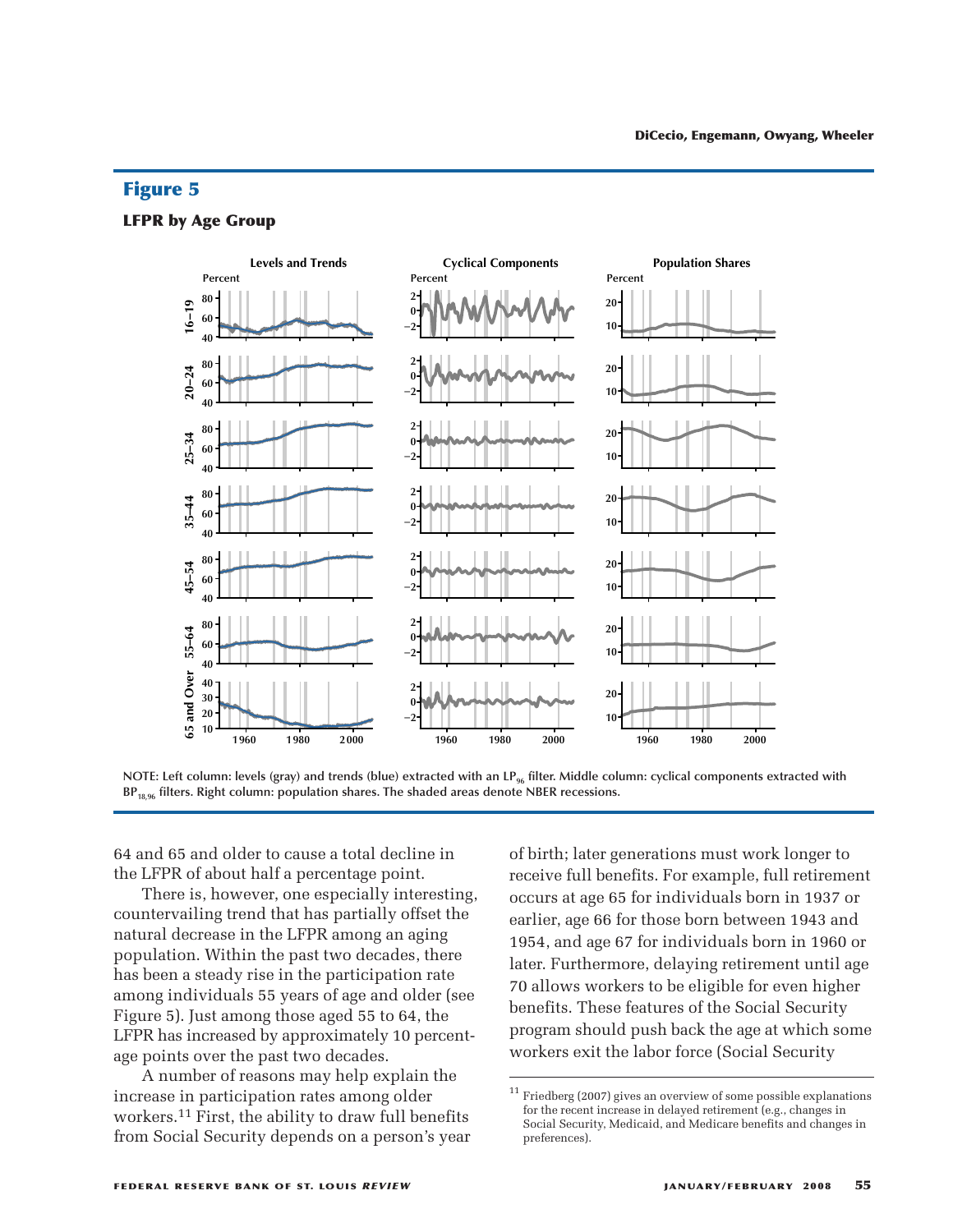## **Table 2**

**Second Moments of the Business Cycle Components of LFPR by Age Group**

|                | $16-19$      | $20 - 24$    | 25-34           | $35 - 44$       | 45-54           | 55-64           | $65+$           |
|----------------|--------------|--------------|-----------------|-----------------|-----------------|-----------------|-----------------|
| Corr(x,ip)     | 0.55         | 0.30         | 0.18            | 0.10            | 0.03            | $-0.14$         | 0.10            |
|                | (0.42, 0.66) | (0.07, 0.50) | $(-0.03, 0.40)$ | $(-0.11, 0.28)$ | $(-0.21, 0.28)$ | $(-0.31, 0.03)$ | $(-0.07, 0.25)$ |
| Std(x)/Std(ip) | 0.57         | 0.22         | 0.09            | 0.06            | 0.08            | 0.15            | 0.55            |
|                | (0.48, 0.69) | (0.18, 0.27) | (0.08, 0.12)    | (0.05, 0.08)    | (0.07, 0.10)    | (0.12, 0.20)    | (0.43, 0.71)    |

**NOTE:** *ip* **denotes industrial production. Block-bootstrapped 95 percent confidence intervals are in parentheses.**

Administration, 2006). Second, Social Security benefits have grown at a substantially slower pace since the mid-1980s. Data from the Social Security Administration show that real average monthly benefits rose by 88 percent between 1965 and 1985 but by only 23 percent over the following 20 years. For 65 percent of the beneficiaries, Social Security benefits represent over half of their total income (Social Security Administration, 2006). Hence, this decreased growth in benefits could force some retirees back into the labor force to help finance their retirement years. Third, Americans are now living longer than in previous decades. For 65-year-old men, life expectancy has risen by nearly four years since 1970; for women, it has risen by three years. With greater numbers of both productive years in which they can work and "retirement" years that they must finance, individuals may decide to work longer. Fourth, older workers may choose to remain employed longer to maintain health insurance coverage. Recent surveys (Kaiser Family Foundation and Health Research and Educational Trust, 2006; Kaiser Family Foundation and Hewitt Associates, 2006) have suggested that the fraction of firms offering their active workers the benefit of health insurance after they retire decreased by one-half between 1988 and 2005 (Burtless, 2006). Because workers, in general, do not qualify for Medicare until age 65, this development may also encourage workers to delay retirement.

Along with the baby-boom generations, teenagers have also contributed to the recent decline in labor force participation. Although the teen LFPR has been trending downward since the 1970s, it experienced a sharper-thanusual decline beginning in 2000. Over half of the decline in the overall LFPR since then can be attributed to changes among those aged 16 to 19. Between 2000 and 2003, their LFPR dropped by 7.5 percentage points—a much larger decline than the 0.6-percentage-point drop in the overall LFPR. Since that time, teen participation rates have yet to recover, and they remain around 44 percent (Aaronson, Park, and Sullivan, 2006).

Once again, economists studying this downward trend have identified a number of possible explanations. Because teen workers have a weak attachment to the labor market, they are particularly sensitive to economic downturns. Consequently, when the U.S. economy entered its most recent recession, teen participation rates declined significantly. However, Aaronson, Park, and Sullivan (2006) argue that a weakened demand for teen labor is unlikely to be the main source of the recent downturn, especially because there was no simultaneous increase in the rate at which teenagers reported that they sought employment. Instead, they argue that the failure of the teen LFPR to rebound within the first five years after recovery means that the decline is caused by supply-side factors—namely, the decision to acquire more education.

The fraction of 16- to 19-year-olds who are currently enrolled in school has risen over the past 20 years: from 61 percent in 1987 to 68 percent in 1997, and further to 73 percent by 2005. A large part of this rise can be linked to the increase in the economic return to education, especially a college degree, since the late 1970s. There is also some evidence that the expansion of educational opportunities, particularly in the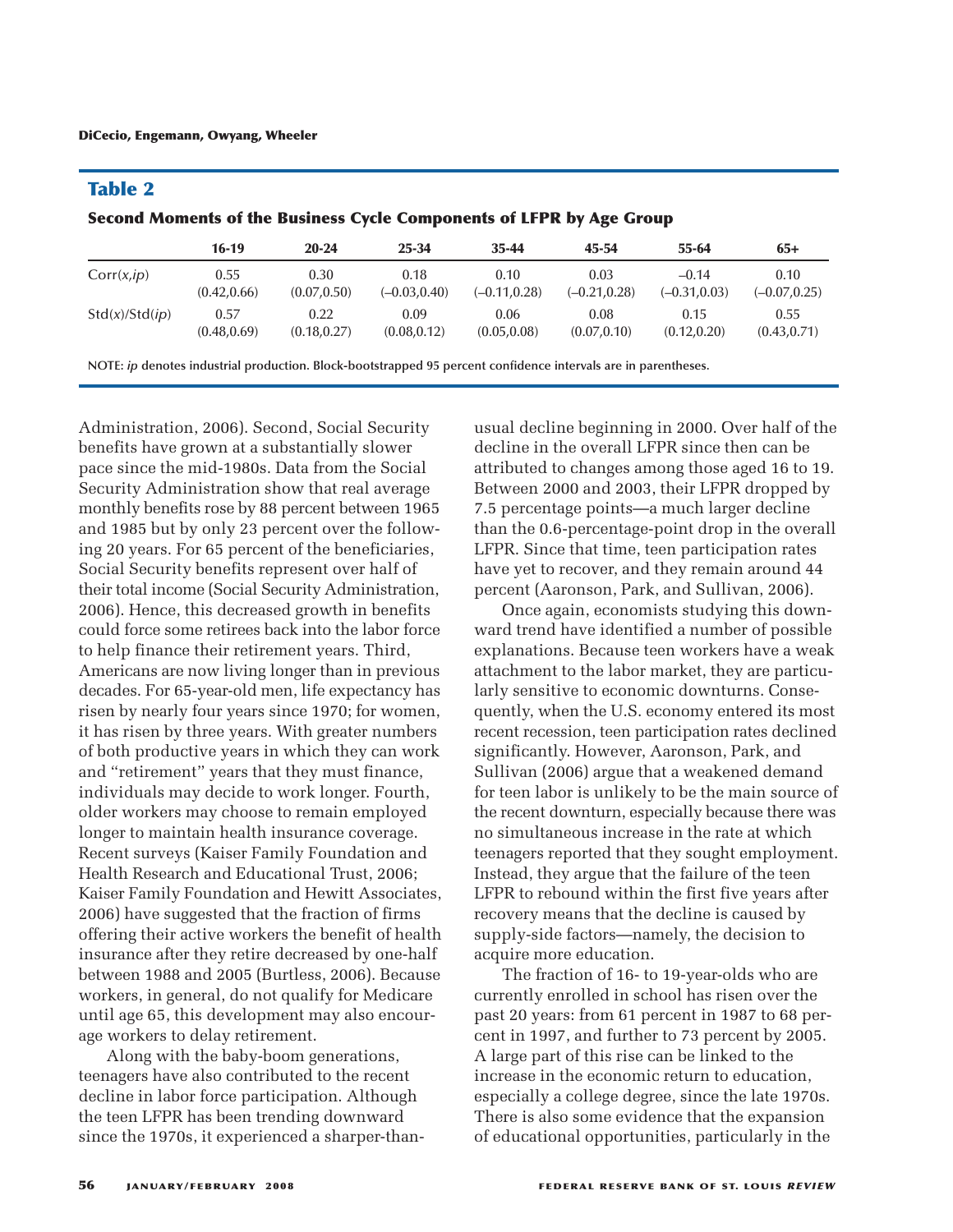#### **LFPR by Race/Ethnicity: Men**



**NOTE: The shaded areas denote NBER recessions.**

form of increased financial aid, has led to an increase in college enrollment. A possible explanation for the recent larger-than-normal decline in the teen LFPR could stem from teenagers placing even higher value on education than in the past (Aaronson, Park, and Sullivan, 2006).

In addition to its influence on the long-run LFPR trends, the age distribution of the American workforce can also influence the short-run fluctuations exhibited by the aggregate participation rate because there are substantial differences in the cyclical properties of the LFPRs of various age groups. In particular, the business cycle components for persons older than 20 are moderately procyclical/acyclical (Table 2), while teen participation is strongly procyclical. The volatilities are low for those between 25 and 54 years of age, but much higher for young and elderly workers. 12 Thus, changes in the labor force's age distribution may lead to variations in how the LFPR responds to business cycle conditions.

# **RACE, ETHNICITY, AND THE LFPR**

A third demographic feature influencing the evolution of the aggregate LFPR is the increase in the racial and ethnic diversity of the U.S. population over the past several decades. Whether because of social, economic, or political factors, participation rates appear to vary across racial groups. Figure 6 plots the LFPRs for white, black, and Hispanic men since the 1970s: Clearly, Hispanic men tend to have higher participation rates than either white men or black men. Over the sample time frames, the average LFPR for Hispanic men was 80.5 percent. White men and black men averaged 76.8 percent and 70.1 percent, respectively. 13 Similarly, the average yearly

 $^{12}$  The volatilities declined after 1984 by a factor of 1.6 to 1.8 for ages 20 to 54 and by a factor of 1.3 for teenagers. For workers 55 and over, the volatilities increased slightly in the post-1984 period.

 $^{\rm 13}$  The sample spans from January 1972 to November 2006 for whites and blacks and June 1976 to November 2006 for Hispanics.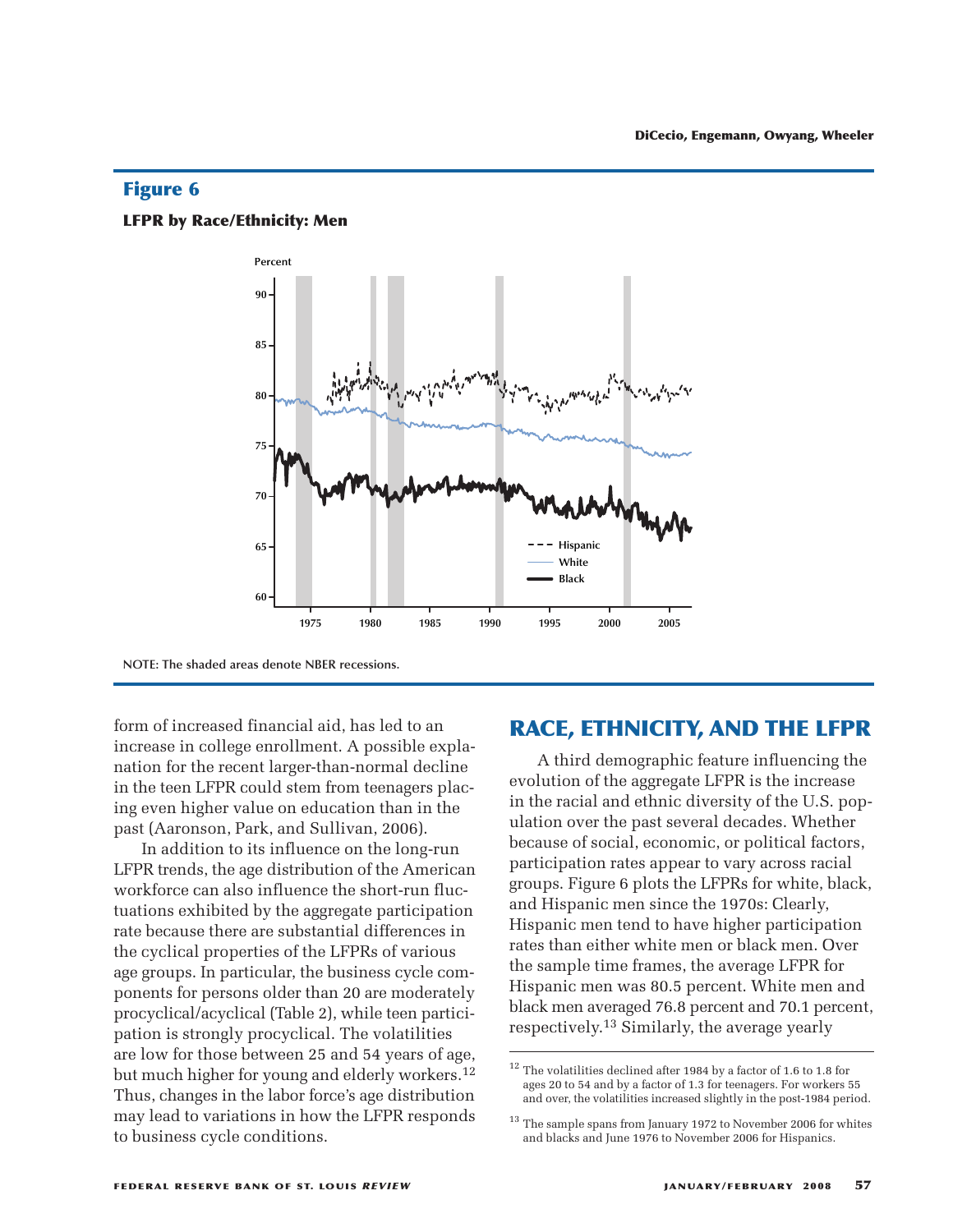#### **LFPR by Race/Ethnicity: Women**



**NOTE: The shaded areas denote NBER recessions.**

growth rate among Hispanic men was higher than for the other two groups. The LFPR of white men declined by 0.2 percent each year and that of black men declined by 0.3 percent each year on average, while the LFPR of Hispanic men had zero growth on average. From the early 1970s to 2000, the Hispanic share of the total population increased by more than 7 percentage points (to 11.3 percent); it is therefore not surprising that the aggregate U.S. LFPR rose in the decades prior to 2000.

Among women, however, these three groups show the reverse ordering: Hispanics tend to have the lowest participation rates while blacks tend to have the highest. The average over the entire sample of the LFPR for white, black, and Hispanic women was 54.7 percent, 57.0 percent, and 52.2 percent, respectively. The rise in the fraction of Hispanic women in the population, therefore, very likely had the opposite effect that the rise in the fraction of Hispanic men had: It

decreased the average LFPR. Still, participation rates among women of all racial groups showed general increases between 1980 and 2000, and these increases were similar across the three groups (Fullerton and Toossi, 2001). Figure 7 plots the evolution of women's labor force participation broken down by race/ethnicity. In this case, white women experienced the highest average yearly growth in their LFPR. It increased by 0.9 percent each year on average, while Hispanic women saw their LFPR increase by 0.8 percent per year and black women saw theirs increase the least, by 0.7 percent per year.

Once again, a number of explanations exist for differences in rates of labor force participation across races. 14 One of the most likely causes for the higher LFPR of Hispanic men is that they tend to be younger than the general population

 $^{\rm 14}$  For a more complete overview of the black-white gaps in various labor force statistics, see Bradbury (2000).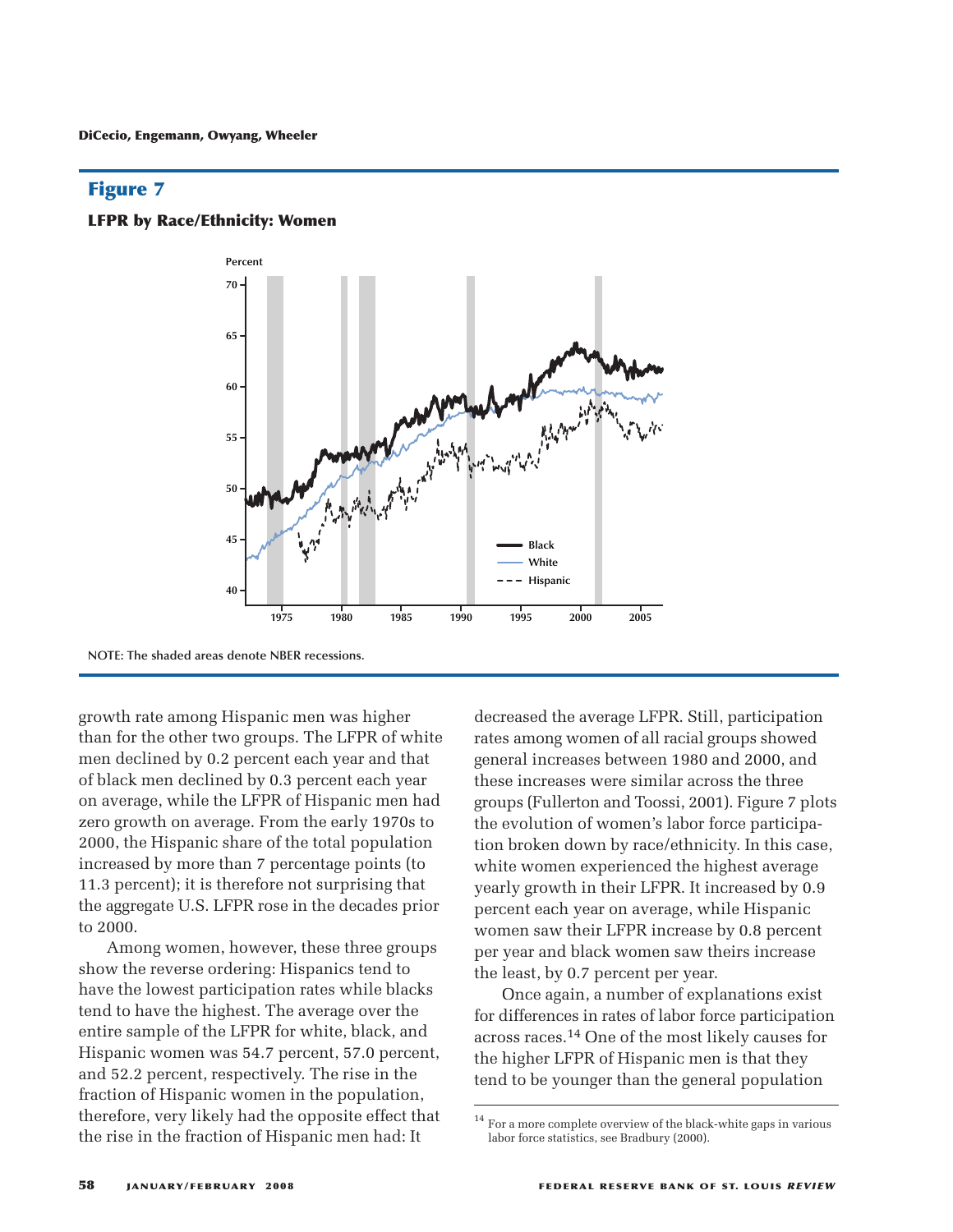and in age groups that have higher LFPRs. Several studies cite the increased demand for skilled labor beginning in the 1980s as a reason for some men—especially less-skilled black men—to drop out of the labor force. Chandra (2000) shows that in 1940, employment rates for white and black men were similar across education groups. However, in 1990 the less-educated black men were much less likely to be employed than their white counterparts. Similarly, Bound and Holzer (1993) show that although industrial shifts from manufacturing to other sectors hurt wages for both white and black men, black employment (especially among less-educated young blacks) declined the most during the 1970s, which also carried over into the 1980s.

Although all women saw an increase in their LFPR over this time period, black women saw a much larger increase during the 1990s than the other groups. Juhn and Potter (2006) argue that black women were affected the most by changes in welfare and tax policy during that time, which led to a rise in the LFPR of single mothers.

# **CONCLUSION: THE FUTURE OF LABOR FORCE PARTICIPATION**

During the past half century, the U.S. LFPR has seen dramatic changes, which have been driven by the rise of women's participation, an aging of the baby-boom generation, and growing ethnic diversity within the general population. What does the future hold for U.S. labor force participation? According to a report published by the Bureau of Labor Statistics, the overall LFPR is projected to decrease slightly to 65.6 percent in 2014 (Toossi, 2005). Two main factors are expected to continue to exert downward pressure on the participation rate: the continued decline in the teen LFPR—which is projected to decline from 43.9 percent in 2004 to 39.3 percent in 2014 and the aging of the baby-boom generation. This second factor, however, is likely to lower aggregate participation rates for the next several decades.

As mentioned earlier, the baby boomers have already begun entering into the 55-and-older age

#### **DiCecio, Engemann, Owyang, Wheeler**

category. In her BLS report, Toossi (2005) projected that the fraction of Americans in this age group will rise from 28.4 percent of the adult population today to 33.7 percent by 2014; the Census Bureau projects this figure to be 39 percent by 2030. In contrast, the fraction of the population in the prime-age working group is projected to fall from 55.3 percent today to 51.1 percent by 2014 and 47 percent by 2030.

As baby boomers enter successive age groups, their LFPR should fall dramatically. For instance, the 55 to 59 age group had an LFPR of 72 percent in 2006, and the 60 to 64 age group had an LFPR of approximately 53 percent. Among those 65 and older, the LFPR was just over 15 percent. These numbers, coupled with the increasing proportion of the U.S. population beyond their prime working age over the coming years, suggest that successive generations will be unable to compensate for the baby boomers' exit from the labor force and U.S. labor supply will decline.

To be sure, participation rates for groups 55 and older are expected to increase, which will partially offset the downward pull that older groups have on the overall LFPR. In fact, there is already some evidence of this following the 2001 recession, when this age group had larger-thannormal increases in the LFPR (Bradbury, 2005). In 2014, approximately 41 percent of the group is expected to be in the labor force, up from 38 percent in 2006.

Still, most studies estimate that the rate of labor force growth in the United States will decrease over the next decade, if not longer (e.g., Aaronson et al., 2006). In the event of such a drop-off, it may become increasingly difficult to maintain growth in our standard of living because there will be fewer workers generating goods, services, and income for each resident in the country. The principal challenge in the presence of a declining LFPR, therefore, will be to find ways to enhance the productivity of the individuals that do choose to work. Investing in education, physical capital accumulation, and research and development may be three avenues to such an end.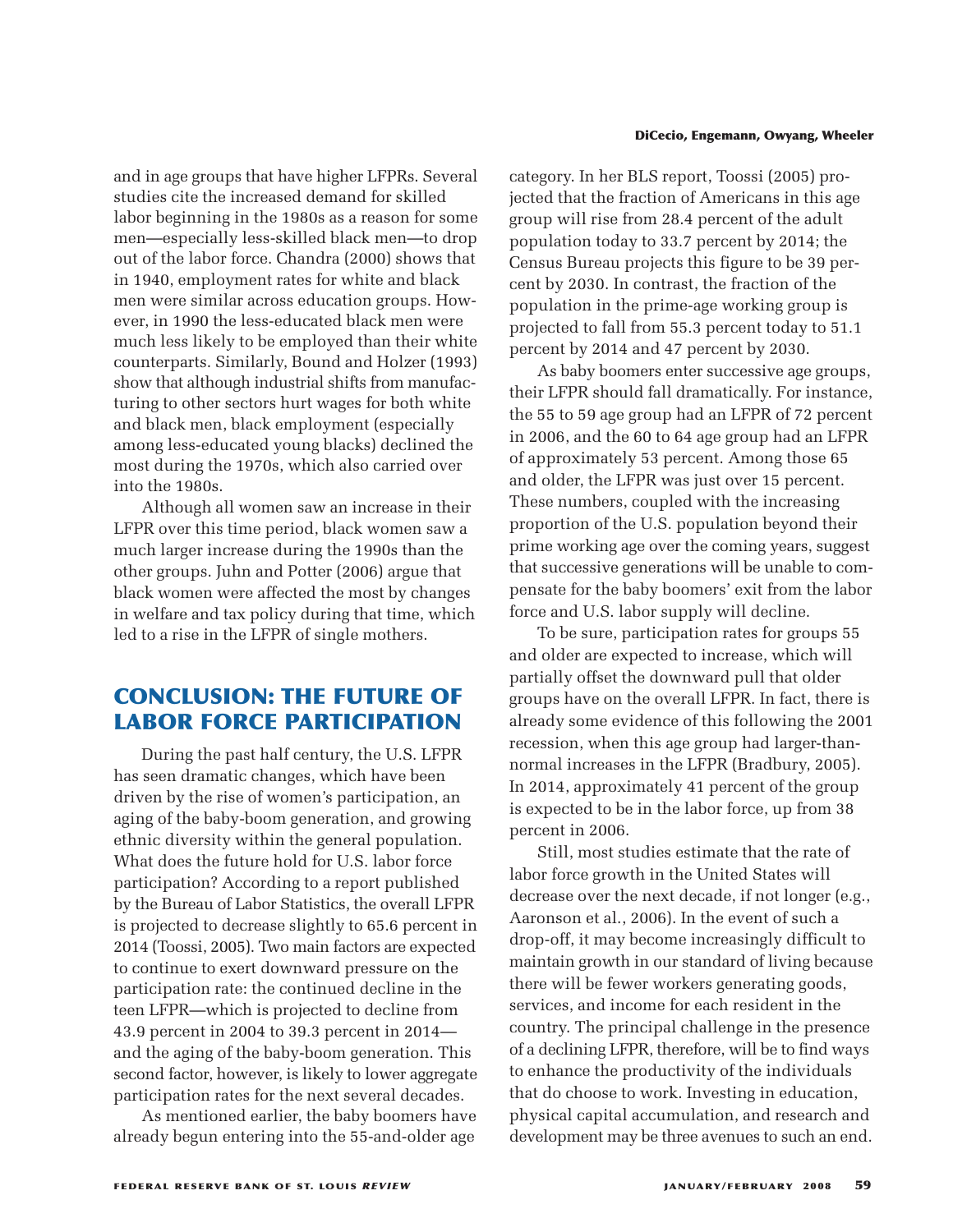#### **DiCecio, Engemann, Owyang, Wheeler**

# **REFERENCES**

- Aaronson, Daniel; Park, Kyung-Hong and Sullivan, Daniel. "The Decline in Teen Labor Force Participation." Federal Reserve Bank of Chicago *Economic Perspectives*, First Quarter 2006, *30*(1), pp. 2-18.
- Aaronson, Stephanie; Fallick, Bruce; Figura, Andrew; Pingle, Jonathan and Wascher, William. "The Recent Decline in the Labor Force Participation Rate and Its Implications for Potential Labor Supply." *Brookings Papers on Economic Activity*, 2006, *0*(1), pp. 69-134.
- Baxter, Marianne and King, Robert G. "Measuring Business Cycles: Approximate Band-Pass Filters for Economic Time Series." *Review of Economics and Statistics*, November 1999, *81*(4), pp. 575-93.
- Black, Dan; Kolesnikova, Natalia and Taylor, Lowell. "The Labor Supply of Married Women: Why Does It Differ Across U.S. Cities?" Federal Reserve Bank of St. Louis Working Paper 2007-043B, November 2007.
- Blau, Francine D. and Kahn, Lawrence M. "Changes in the Labor Supply Behavior of Married Women: 1980-2000." *Journal of Labor Economics*, July 2007, *25*(3), pp. 393-438.
- Bound, John and Holzer, Harry J. "Industrial Shifts, Skills Levels, and the Labor Market for White and Black Males." *Review of Economics and Statistics*, August 1993, *75*(3), pp. 387-96.
- Bradbury, Katharine L. "Rising Tide in the Labor Market: To What Degree Do Expansions Benefit the Disadvantaged?" Federal Reserve Bank of Boston *New England Economic Review*, May/June 2000, pp. 3-33.
- Bradbury, Katharine. "Additional Slack in the Economy: The Poor Recovery in Labor Force Participation During This Business Cycle." Public Policy Briefs No. 05-2, Federal Reserve Bank of Boston, July 2005.
- Burtless, Gary. "The Recent Decline in the Labor Force Participation Rate and Its Implications for Potential Labor Supply: Comment." *Brookings Papers on Economic Activity*, 2006, *0*(1), pp. 135-43.
- Chandra, Amitabh. "Labor-Market Dropouts and the Racial Wage Gap: 1940-1990." *AEA Papers and Proceedings*, May 2000, *90*(2), pp. 333-38.
- Christiano, Lawrence J. and Fitzgerald, Terry J. "The Band Pass Filter." *International Economic Review*, May 2003, *44*(2), pp. 435-65.
- Clark, Todd E. and Nakata, Taisuke. "The Trend Growth Rate of Employment: Past, Present, and Future." Federal Reserve Bank of Kansas City *Economic Review*, First Quarter 2006, *91*(1), pp. 43-85.
- Cohany, Sharon R. and Sok, Emy. "Trends in Labor Force Participation of Married Mothers of Infants." *Monthly Labor Review*, February 2007, *130*(2), pp. 9-16.
- Fernández, Raquel; Fogli, Alessandra and Olivetti, Claudia. "Mothers and Sons: Preference Formation and Female Labor Force Dynamics." *Quarterly Journal of Economics*, November 2004, *119*(4), pp. 1249-99.
- Fogli, Alessandra; Marcassa, Stefania and Veldkamp, Laura. "The Spatial Diffusion of Female Labor Force Participation: Evidence from US Counties." Unpublished manuscript, New York University, 2007.
- Fogli, Alessandra and Veldkamp, Laura. "Nature or Nurture? Learning and Female Labor Force Dynamics." Federal Reserve Bank of Minneapolis, Staff Report 386, February 2007.
- Friedberg, Leora. "The Recent Trend Towards Later Retirement." *Center for Retirement Research, Work Opportunities for Older Americans*, March 2007, *9*, pp. 1-7.
- Fullerton, Jr., Howard N. and Toossi, Mitra. "Labor Force Projections to 2010: Steady Growth and Changing Composition." *Monthly Labor Review*, November 2001, *124*(11), pp. 21-38.
- Goldin, Claudia. "The Quiet Revolution That Transformed Women's Employment, Education, and Family." *American Economic Review*, May 2006, *96*(2), pp. 1-21.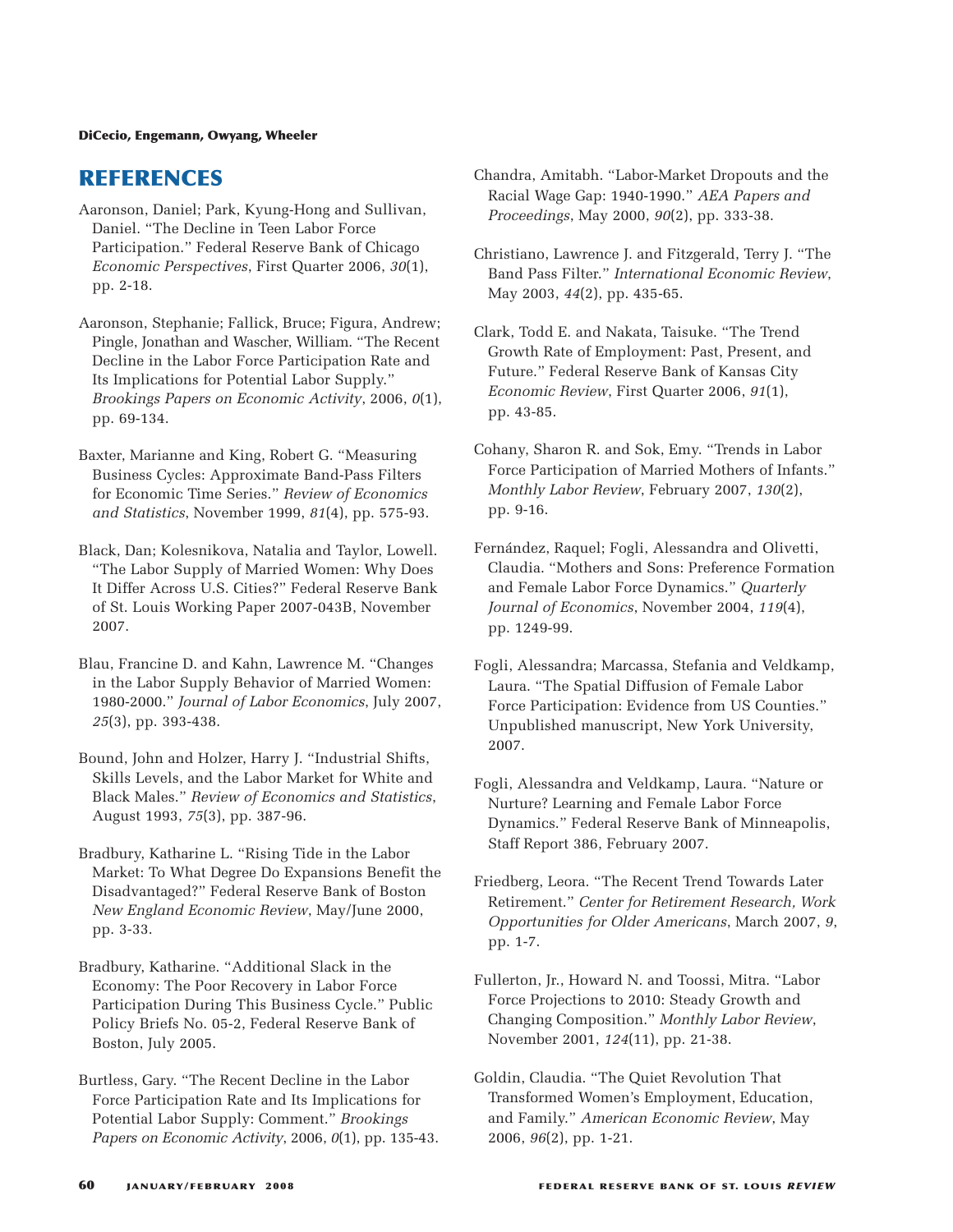#### **DiCecio, Engemann, Owyang, Wheeler**

- Goldin, Claudia and Katz, Lawrence F. "The Power of the Pill: Oral Contraceptives and Women's Career and Marriage Decisions." *Journal of Political Economy*, August 2002, *110*(4), pp. 730-70.
- Greenwood, Jeremy; Seshadri, Ananth and Yorukoglu, Mehmet. "Engines of Liberation." *Review of Economic Studies*, January 2005, *72*(1), pp. 109-33.
- Hotchkiss, Julie L. "Employment Growth and Labor Force Participation: How Many Jobs Are Enough?" Federal Reserve Bank of Atlanta *Economic Review*, First Quarter 2005, *90*(1), pp. 1-13.
- Juhn, Chinhui. "Decline of Male Labor Market Participation: The Role of Declining Market Opportunities." *Quarterly Journal of Economics*, February 1992, *107*(1), pp. 79-121.
- Juhn, Chinhui and Murphy, Kevin M. "Wage Inequality and Family Labor Supply." *Journal of Labor Economics*, January 1997, *15*(1), Part 1, pp. 72-97.
- Juhn, Chinhui and Potter, Simon. "Changes in Labor Force Participation in the United States." *Journal of Economic Perspectives*, Summer 2006, *20*(3), pp. 27-46.
- Kaiser Family Foundation and Health Research and Educational Trust. *Employer Health Benefits: 2006 Annual Survey*. Publication No. 7527, Kaiser Family Foundation, September 2006.
- Kaiser Family Foundation and Hewitt Associates. *Retiree Health Benefits Examined*. Publication No. 7587, Kaiser Family Foundation, December 2006.
- Social Security Administration. *Annual Statistical Supplement to the Social Security Bulletin*, 2005. SSA Publication No. 13-11700, February 2006.
- Stock, James H. and Watson, Mark W. "Has the Business Cycle Changed and Why?" in Mark Gertler and Kenneth Rogoff, eds., *NBER Macroeconomics Annual 2002*. Boston, MA: MIT Press, 2003.
- Toossi, Mitra. "A Century of Change: The U.S. Labor Force, 1950-2050." *Monthly Labor Review*, May 2002, *125*(5), pp. 15-28.
- Toossi, Mitra. "Labor Force Projections to 2014: Retiring Boomers." *Monthly Labor Review*, November 2005, *128*(11), pp. 25-44.
- Toossi, Mitra. "A New Look at Long-Term Labor Force Projections to 2050." *Monthly Labor Review*, November 2006, *129*(11), pp. 19-39.
- Welch, Finis. "Wages and Participation." *Journal of Labor Economics*, January 1997, *15*(1), Part 2, pp. S77-S103.